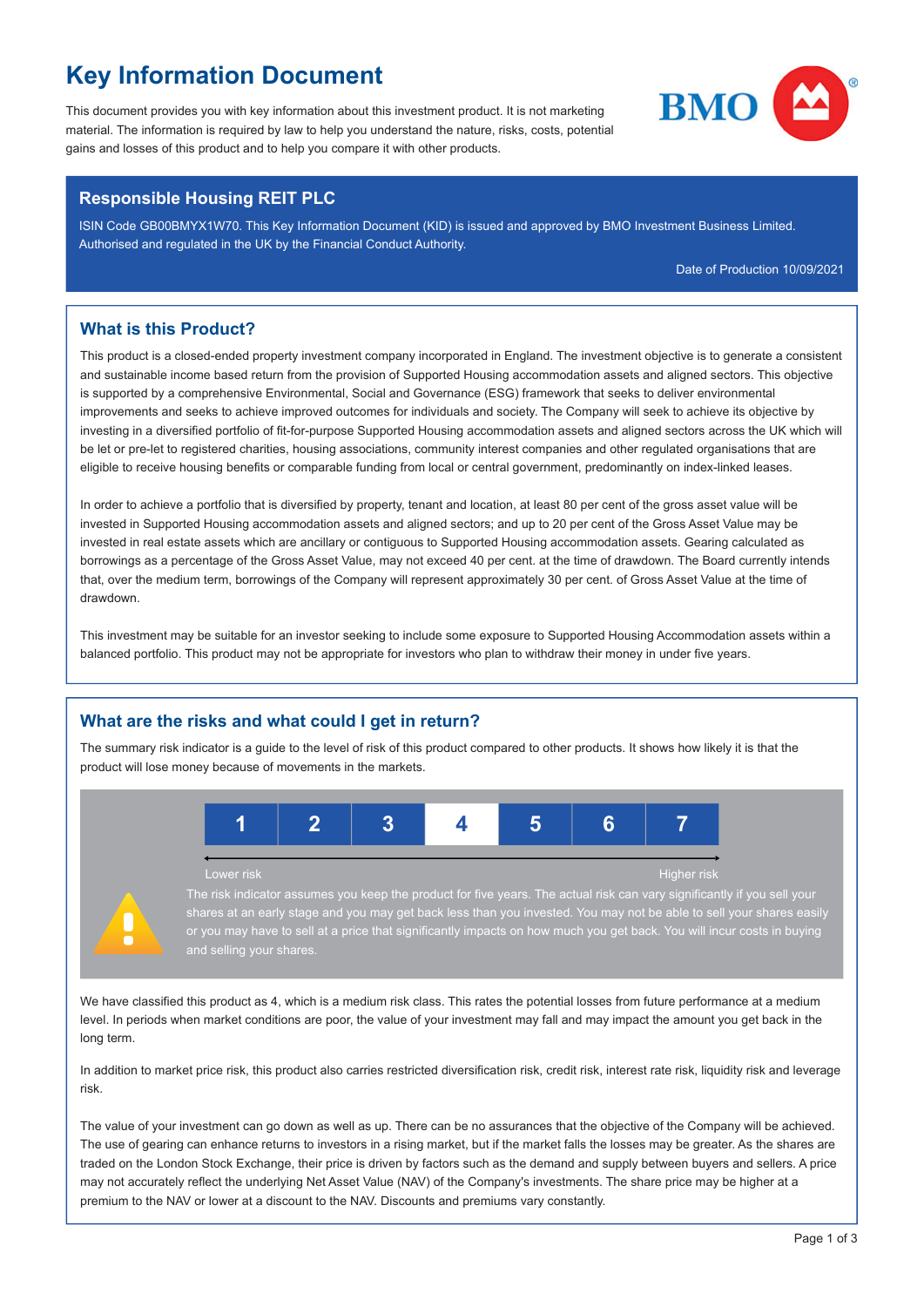# **What are the risks and what could I get in return? (continued)**

Assuming you invest £10,000, this table shows how your investment could perform and what you could get back over the next 5 years under different scenarios. You can compare them with the scenarios of other products. The scenarios presented are an estimate of future performance based on evidence from the past but are not an exact indicator. What you get will depend on how the market performs and how long you keep the investment. Market developments in the future cannot be accurately predicted. The scenarios shown are only an indication of some of the possible outcomes based on recent returns. Actual returns could be lower.

The figures shown include all the costs of the product itself, where applicable, but do not include all the costs that you may pay to your advisor or plan manager, or local transaction taxes.

| <b>Investment £10,000</b> |                                     |         |            |                                            |  |  |
|---------------------------|-------------------------------------|---------|------------|--------------------------------------------|--|--|
| <b>Scenarios</b>          |                                     | 1 year  | 3 years    | 5 years<br>(Recommended<br>holding period) |  |  |
| <b>Stress scenario</b>    | What you might get back after costs | £1,433  | £2,223     | £1,294                                     |  |  |
|                           | Average return each year            | -85.67% | $-39.43\%$ | $-33.57\%$                                 |  |  |
| Unfavourable scenario     | What you might get back after costs | £8,853  | £9,315     | £10,349                                    |  |  |
|                           | Average return each year            | -11.47% | $-2.34\%$  | 0.69%                                      |  |  |
| Moderate scenario         | What you might get back after costs | £11,194 | £14,007    | £17,526                                    |  |  |
|                           | Average return each year            | 11.94%  | 11.89%     | 11.88%                                     |  |  |
| Favourable scenario       | What you might get back after costs | £14,120 | £21,008    | £29,606                                    |  |  |
|                           | Average return each year            | 41.20%  | 28.08%     | 24.24%                                     |  |  |

# **What happens if the Company is unable to pay out?**

The Company's shares are listed on the London Stock Exchange. Should the Company be liquidated, the amount you receive for your holding will be based on the value of assets available for distribution after all other liabilities, but before shareholders, have been paid. Shareholders in this company do not have the right to make a claim to the Financial Services Compensation Scheme in the event that the Company is unable to pay out.

#### **What are the costs?**

The Reduction in Yield (RIY) shows what impact the total costs you pay will have on the investment return you might get. The total costs take into account one-off, ongoing and incidental costs. The amounts shown below are the cumulative costs of the product itself depending on how long you remain invested. The figures assume you invest £10,000. The figures are estimates and may change in the future. The person selling or advising you about this product may charge you other costs. If so, that person will provide you with information about those costs and show you the impact that all costs will have on your investment over time.

| Investment £10,000              |                             |                              |                           |  |  |  |
|---------------------------------|-----------------------------|------------------------------|---------------------------|--|--|--|
| <b>Scenarios</b>                | If you cash in after 1 year | If you cash in after 3 years | If you cash in at 5 years |  |  |  |
| Total costs                     | £422                        | £1.365                       | £2,457                    |  |  |  |
| Impact on return (RIY) per year | 3.80%                       | 3.80%                        | 3.80%                     |  |  |  |